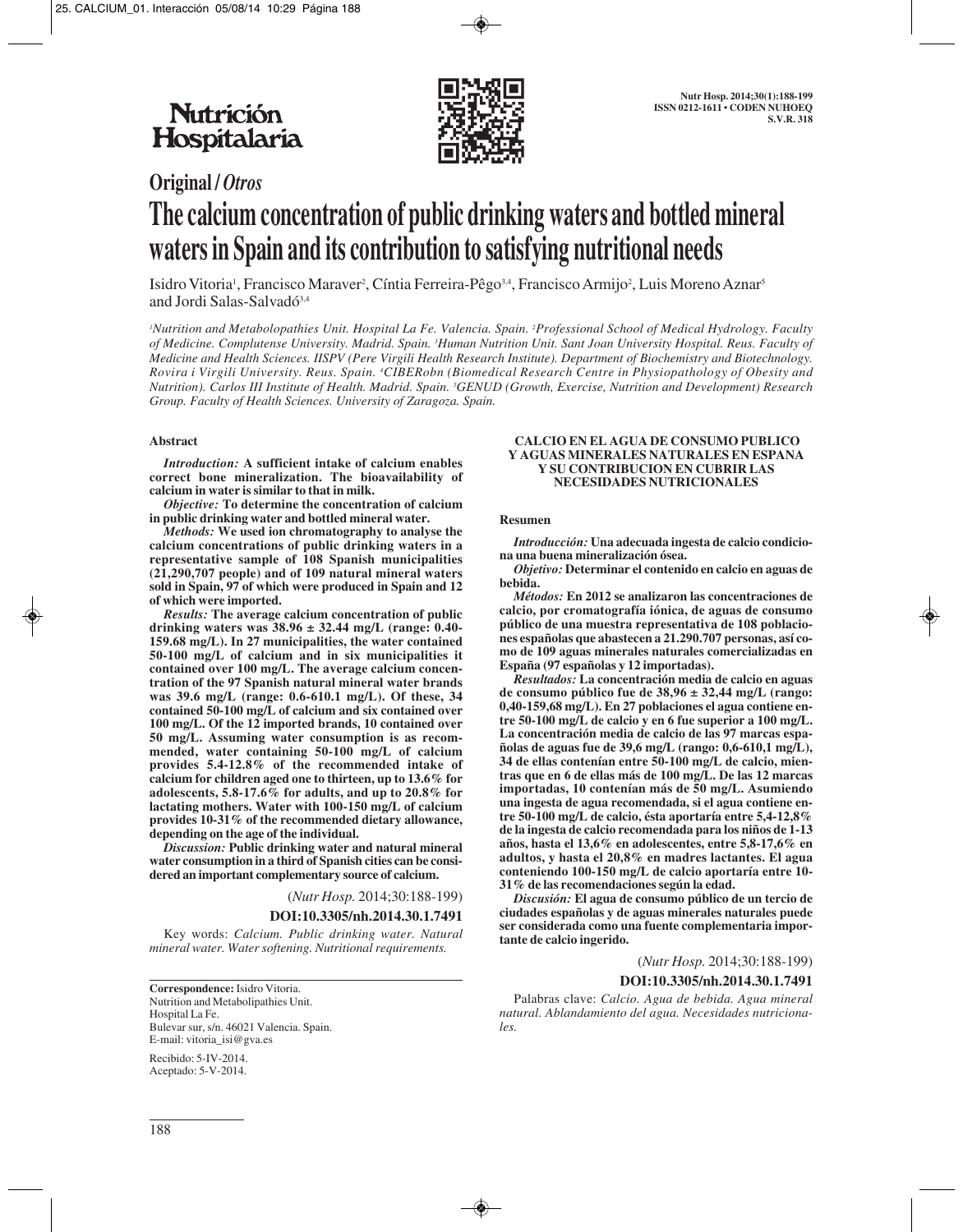#### **Abbreviations**

PDW: Public drinking waters. NMW: Natural mineral waters. EU: European Union. EFSA: European Food Safety Agency. IOM: Institute of Medicine. RDA: Recommended Dietary Allowances. PTH: Parathyroid hormone.

## **Introduction**

Sufficient calcium consumption is important for maintaining correct bone health and preventing osteoporosis<sup>1,2</sup>. It may also help to prevent obesity<sup>3</sup>, insulin resistance4 and other chronic illnesses associated with the immune and neuromuscular system<sup>5</sup>.

The United States Institute of Medicine (IOM) recently set the recommended dietary allowances (RDA) for calcium. These ranges from 700 to 1,000 mg/day for children aged between one and nine and from 1,000 to 1,300 mg/day for adolescents and adults<sup>6</sup> (table I). These daily allowances are not met by the entire Spanish population<sup>7</sup>, especially at two key stages of bone metabolism: infancy and menopause. Representative studies of the Spanish population found that the calcium consumptions of 76.7% of children of school age<sup>8</sup> and 79.6% of menopausal women<sup>9</sup> were insufficient.

Where recommended daily intake is not satisfied via food consumption, medical calcium supplements may be taken<sup>10</sup>. However, administering these supplements involves practical difficulties<sup>11</sup> as well as cardiovascular risks<sup>12</sup> that have not yet been fully determined.

| Recommended Dietary Allowance (RDA) and Tolerable | <b>Table I</b><br>upper intake levels $(UL)^6$ |       |
|---------------------------------------------------|------------------------------------------------|-------|
| Age                                               | $RDA$ (mg/day) $UL$ (µg/day)                   |       |
| $0 - 6$ months                                    | $200(*)$                                       | 1,000 |
| $6 - 12$ months                                   | $260$ (*)                                      | 1,500 |
| $1 - 3$ years                                     | 700                                            | 2,500 |
| $4 - 8$ years                                     | 1,000                                          | 2,500 |
| $9-13$ years                                      | 1,300                                          | 3,000 |
| $14-18$ years                                     | 1,300                                          | 3,000 |
| $14-18$ years                                     |                                                |       |
| Pregnant/Lactating mothers                        | 1,300                                          | 3,000 |
| $19-50$ years                                     | 1,000                                          | 2,500 |
| $19-50$ years                                     |                                                |       |
| Pregnant/Lactating mothers                        | 1,000                                          | 2,500 |
| $51-70$ years                                     |                                                |       |
| (Men)                                             | 1,000                                          | 2,000 |
| $51-70$ years                                     |                                                |       |
| (Women)                                           | 1,200                                          | 2,000 |
| $>70$ years                                       | 1,200                                          | 2,000 |

(\*) Adequate intake.

For this reason, in recent years much interest has been generated in calcium-enriched foods (milk, yoghurt, cereals, fruit juices, etc.) and other sources of calcium. The calcium present in drinking water should therefore also be considered since its bioavailability from drinking water is similar to that from dairy products<sup>13</sup>. When recommendations regarding types of drinking water are reviewed, however, their calcium concentrations are rarely considered important $14$ . For example, neither Spanish<sup>15</sup> nor European<sup>16</sup> regulations on public drinking water (PDW) refer to the concentration of this mineral. The Codex rule<sup>17</sup> for natural mineral waters (NMW) also does not mention calcium concentration and Spanish and European regulations on bottled water only indicate that these beverages can be described as calcic if they contain over 150 mg/L of calcium.

Few studies have determined the calcium concentration of Spanish PDW and NMW18,19. Even fewer studies have analysed how frequent and continuous consumption of calcium may prevent osteoporosis or other chronic illnesses $20$ . In this study, therefore, we analyse the calcium concentration of the PDW and NMW consumed in Spain and evaluate their contribution to the recommended dietary intake of this mineral.

## **Material and methods**

During 2012 we selected PDW samples from 108 of the 144 Spanish cities with a population of over 50,000 inhabitants (total population of 21,290,707, or 45.3% of the total Spanish population). These cities were selected at random so that they would represent all Spanish geographical regions. The number of inhabitants in each city was taken from the de jure population figures by municipalities recorded for 2012 by the Spanish Statistical Office<sup>21</sup>. In each of the cities studied, we collected three two-litre samples of PDW in opaque plastic bottles after allowing the water to flow from the tap for at least three minutes. These samples were taken from private homes or public establishments that were without domestic filters or reverse osmosis systems. Similarly, three bottles (with different bottling dates) of 97 Spanish brands of NMW and 12 brands of imported NMW were acquired from supermarkets or grocery stores in various Spanish cities. From the full list of 151 Spanish NMW recognized by the EU<sup>22</sup>, we selected 97 samples of the most consumed Spanish brands that also represented the geographical regions with the most springs. The locations of the springs of the NMW are shown in figure 1. For both types of sample (PDW and NMW), the bottles were stored in the dark and at ambient temperature until they were analysed.

Calcium concentrations were determined by ion chromatography (EPA method 300.7) using the Dionex DX-120 ion chromatograph with Fluka 39865 standard calibration solution. Sample calibrations and concentrations were obtained using PeakNet 5.10d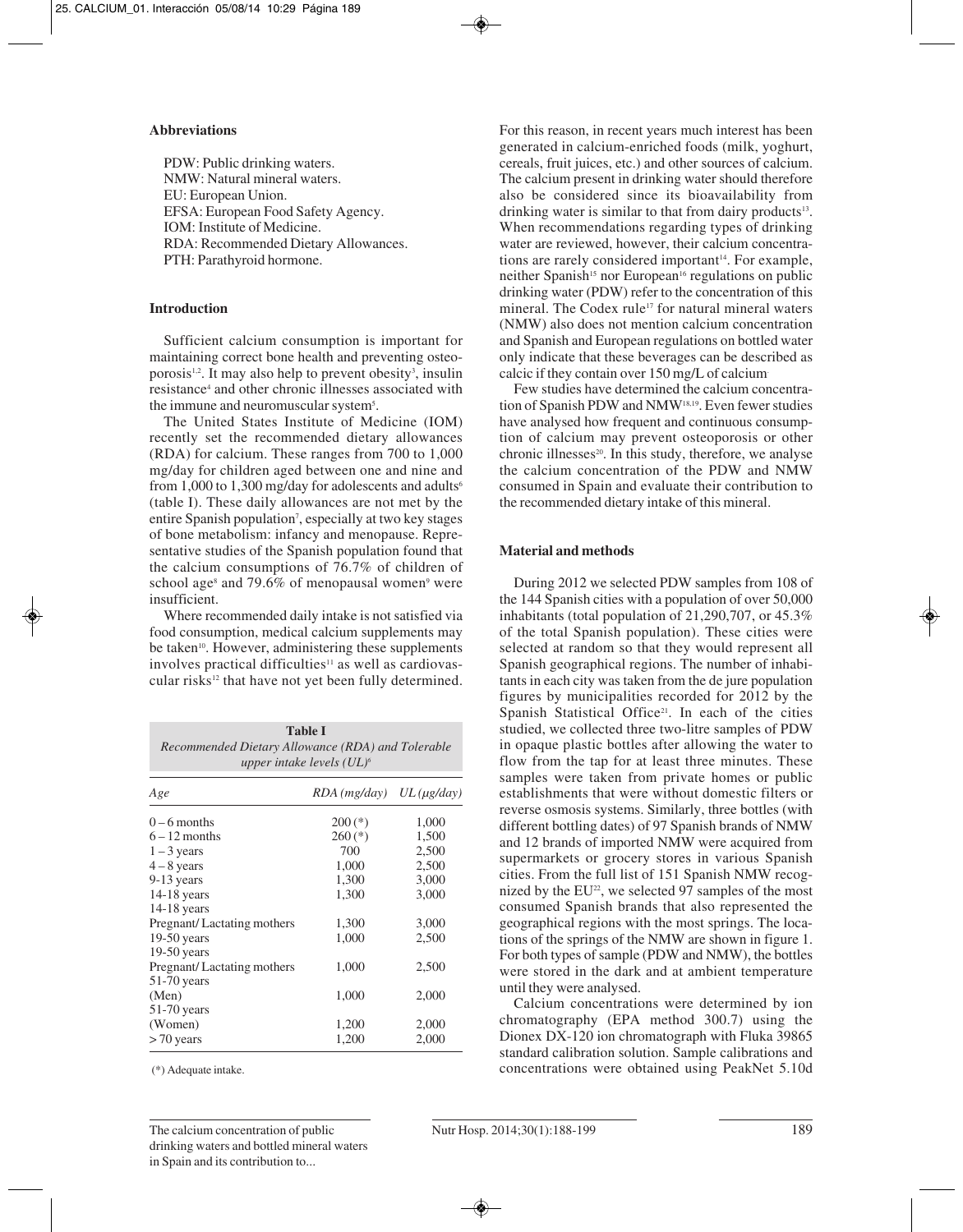

*Fig. 1.—Sources of Spanish natural mineral waters.*

–SE and the 4110-B method recommended by the American Public Health Association, the American Water Works Association, and the Water Environment Federation<sup>23</sup>.

## **Results**

Table II shows the average calcium concentration in the PDW of the 108 Spanish cities studied. The average calcium concentration for all cities was  $38.96 \pm 32.44$ mg/L, ranging from 0.40 mg/L in San Vicente del Raspeig to 159.68 mg/L in Girona.

In 48 of the 108 cities, the calcium concentration was below 25 mg/L. In 27 cities, it was between 25 and 50 mg/L and in another 27 cities, which supply 3,726,377 people it was between 50 and 100 mg/L. Finally, in 6 other cities, home to almost one million people, the calcium concentration was over 100 mg/L (table III).

Figure 2 shows the Spanish cities where the calcium concentrations in the PDW were determined.

Tables IV and V show the calcium concentrations in mg/L of the 109 NMW brands studied (97 Spanish brands and 12 imported brands, respectively). The average calcium concentration of the Spanish NMW brands was 39.6 mg/L and the concentration ranged from 0.6 mg/L (Aquasana®) to 610.1 mg/L (Agua de Manzanera®). Of the Spanish brands, 57 (58.76%) contained less than 50 mg/L, 34 (35.05%) contained between 50 and 100 mg/L, and 6 (6.19%) contained over 100 mg/L. The average calcium concentration of the imported NMW was  $93.52 \pm 47.11$  mg/L, with a maximum of 158.4 mg/L and a minimum of 14 mg/L. Of the 12 brands studied, 10 had a calcium concentration of over 50 mg/L and four had a calcium concentration of over 140 mg/L.

# **Discussion**

Consuming the recommended dietary allowances for calcium is important for achieving better bone mineral density. Because of their high calcium content and high bioavailability of around 30%, the main dietary sources of calcium are milk and dairy products. The high calcium content in milk and its derivatives is similar to that of water. In an experimental study, Couzy et al.13 compared the bioavailability of calcium from cow's milk and calcium-rich waters (467 mg/L) in 10 young women aged between 21 and 36. The rates of absorption were  $25.0 \pm 6.7\%$  for milk and  $23.8 \pm$ 4.8% for water. In another experimental study, Bacciottini et al.<sup>25</sup> observed that the absorption of a calcium content of 3.18 mmol from water was  $23.15 \pm$ 4.06%, but this percentage does not appear to be constant. The authors of a systematic review and metaanalysis also observed that in waters with a lower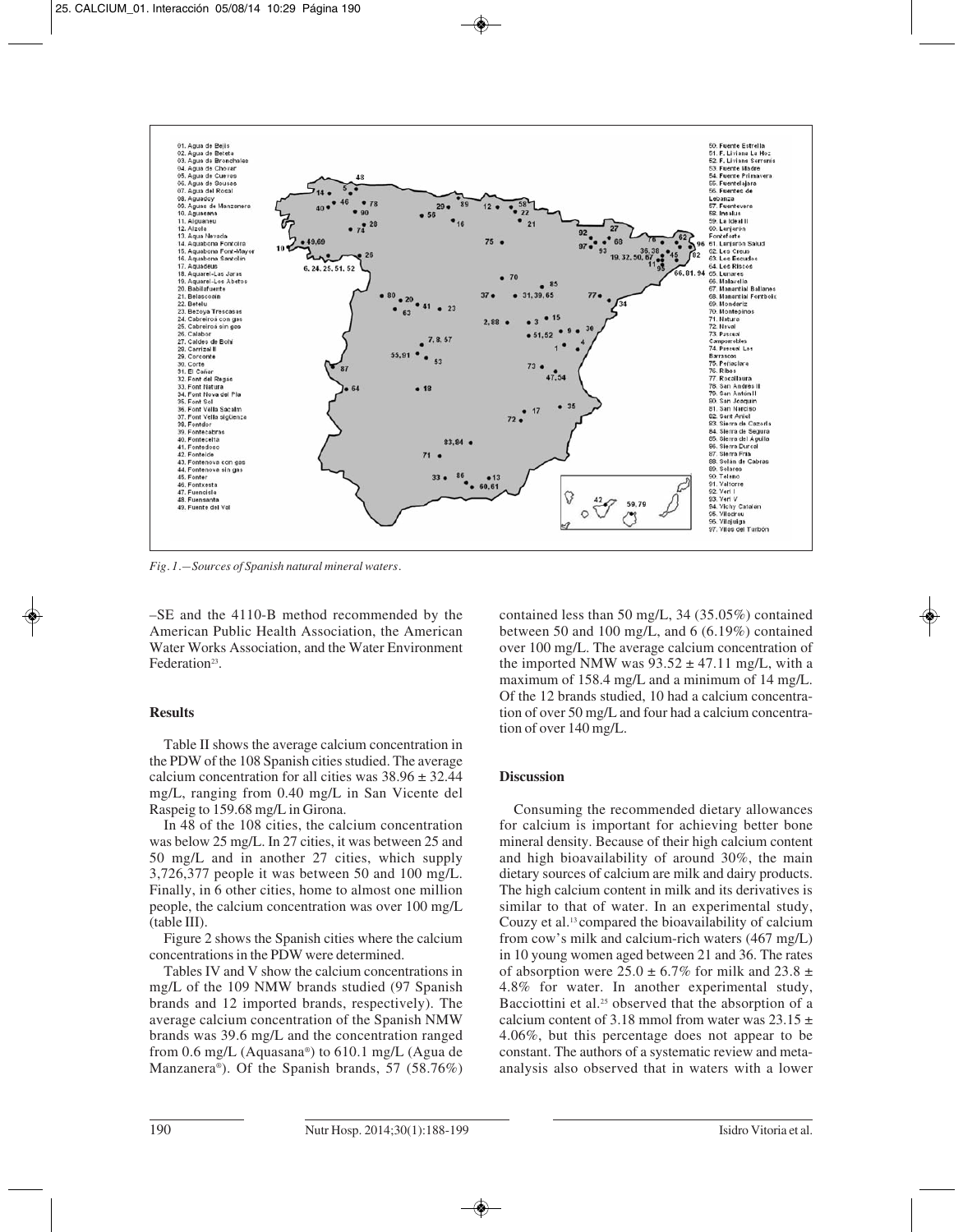**Table II** *Average calcium concentration in public drinking water accosrding Spanish regions*

| $N^o$        | Autonomous community                   | <b>Cities</b>                | Population         | Average calcium concentration (mg/L) |
|--------------|----------------------------------------|------------------------------|--------------------|--------------------------------------|
| 83           | Andalusia                              | Alcalá de Guadaíra           | 70,155             | $25.59 \pm 2.13$                     |
| 49           | Andalusia                              | Algeciras                    | 116,209            | $16.71 \pm 1.82$                     |
| 44           | Andalusia                              | Cádiz                        | 126,766            | $66.38 \pm 5.24$                     |
| 76           | Andalusia                              | Chiclana de la Frontera      | 77,293             | $63.67 \pm 6.07$                     |
| 12           | Andalusia                              | Córdoba                      | 328,428            | $14.27 \pm 1.23$                     |
| 45           | Andalusia                              | Dos Hermanas                 | 122,943            | $24.02 \pm 2.34$                     |
| 64           | Andalusia                              | El Puerto Santa María        | 87,696             | $59.67 \pm 5.67$                     |
| 81           | Andalusia                              | Fuengirola                   | 71,482             | $45.94 \pm 3.24$                     |
| 19           | Andalusia                              | Granada                      | 234,325            | $27.53 \pm 2.21$                     |
| 25           | Andalusia                              | Jerez de la Frontera         | 207,532            | $58.29 \pm 5.67$                     |
| 87           | Andalusia                              | La Línea de la Concepción    | 64,595             | $18.57 \pm 1.87$                     |
| 6            | Andalusia                              | Málaga                       | 568,305            | $31.84 \pm 3.23$                     |
| 42           | Andalusia                              | Marbella                     | 134,623            | $27.10 \pm 2.08$                     |
| 57           | Andalusia                              | San Fernando                 | 96,366             | $65.94 \pm 5.84$                     |
| 86           | Andalusia                              | Sanlúcar de Barrameda        | 65,805             | $64.29 \pm 7.42$                     |
| 4            | Andalusia                              | Sevilla                      | 703,206            | $23.95 \pm 2.16$                     |
| 106          | Aragon                                 | Huesca                       | 52,059             | $65.5 \pm 5.87$                      |
| 5            | Aragon                                 | Zaragoza                     | 674,317            | $10.85 \pm 1.21$                     |
| 68           | Asturias                               | Avilés                       | 84,242             | $0.88 \pm 0.23$                      |
| 15           | Asturias                               | Gijón                        | 277,554            | $35.36 \pm 3.45$                     |
| 21           | Asturias                               | Oviedo                       | 224,005            | $43.06 \pm 4.32$                     |
| 108          | Asturias                               | Siero                        | 51,181             | $33.04 \pm 5.23$                     |
| 8            | <b>Balearic Islands</b>                | Palma                        | 401,270            | $101.16 \pm 11.02$                   |
| 74           | Canary Islands                         | Arona                        | 78,614             | $6.81 \pm 2.21$                      |
| 97           | Canary Islands                         | Arrecife                     | 59,127             | $18.67 \pm 2.87$                     |
| 9            | Canary Islands                         | Palmas de Gran Canaria (Las) | 381,847            | $44.64 \pm 3.54$                     |
| 105          | Canary Islands                         | San Bartolomé de Tirajana    | 52,161             | $20.62 \pm 2.32$                     |
| 39           | Canary Islands                         | San Cristóbal de La Laguna   | 150,661            | $4.11 \pm 0.65$                      |
| 22           | Canary Islands                         | Santa Cruz de Tenerife       | 222,417            | $34.14 \pm 3.21$                     |
| 90           | Canary Islands                         | Santa Lucía de Tirajana      | 63,637             | $19.01 \pm 1.76$                     |
| 54           | Canary Islands                         | Telde                        | 100,015            | $10.88 \pm 1.07$                     |
| 32           | Cantabria                              | Santander                    | 182,700            | $73.62 \pm 7.01$                     |
| 101<br>99    | Cantabria                              | Torrelavega<br>Ávila         | 55,947             | $54.96 \pm 5.32$                     |
| 34           | Castille and Leon<br>Castille and Leon |                              | 56,855             | $9.82 \pm 0.87$                      |
| 43           | Castille and Leon                      | <b>Burgos</b><br>León        | 178,966            | $15.86 \pm 1.32$                     |
| 37           | Castille and Leon                      | Salamanca                    | 134,305<br>155,619 | $30.11 \pm 2.98$<br>$11.98 \pm 1.65$ |
| 13           | Castille and Leon                      | Valladolid                   | 317,864            | $34.06 \pm 3.42$                     |
| 102          | Castille La Mancha                     | Cuenca                       | 55,866             | $72.19 \pm 7.13$                     |
| 63           | Castille La Mancha                     | Talavera de la Reina         | 88,856             | $27.97 \pm 2.84$                     |
| 71           | Castille La Mancha                     | Toledo                       | 82,291             | $11.91 \pm 1.76$                     |
| 23           | Catalonia                              | Badalona                     | 219,547            | $50.72 \pm 7.89$                     |
| $\mathbf{2}$ | Catalonia                              | Barcelona                    | 1,621,537          | $37.18 \pm 5.34$                     |
| 93           | Catalonia                              | Castelldefels                | 62,080             | $71.01 \pm 9.04$                     |
| 98           | Catalonia                              | Cerdanyola del Vallés        | 58,747             | $46.37 \pm 5.56$                     |
| 65           | Catalonia                              | Cornellà de Llobregat        | 86,519             | $82.34 \pm 10.23$                    |
| 92           | Catalonia                              | El Prat de Llobregat         | 63,418             | $45.79 \pm 5.67$                     |
| 58           | Catalonia                              | Girona                       | 96,188             | $159.68 \pm 18.76$                   |
| 96           | Catalonia                              | Granollers                   | 60,658             | $47.82 \pm 5.34$                     |
| 16           | Catalonia                              | Hospitalet de Llobregat      | 257,038            | $100.12 \pm 12.12$                   |
| 41           | Catalonia                              | Lleida                       | 135,919            | $44.73 \pm 5.39$                     |
| 77           | Catalonia                              | Manresa                      | 76,558             | $10.79 \pm 9.87$                     |
| 46           | Catalonia                              | Mataró                       | 121,722            | $67.86 \pm 7.89$                     |
| 104          | Catalonia                              | Mollet del Vallès            | 52,484             | $53.1 \pm 4.56$                      |
| 52           | Catalonia                              | Reus                         | 107,118            | $101.6 \pm 18.23$                    |
| 80           | Catalonia                              | Rubí                         | 72,987             | $49.94 \pm 7.45$                     |
| 69           | Catalonia                              | Sant Boi de Llobregat        | 82,428             | $93.31 \pm 8.76$                     |
| 47           | Catalonia                              | Santa Coloma de Gramenet     | 119,717            | $51.18 \pm 4.67$                     |
| 24           | Catalonia                              | Tarrasa                      | 210,941            | $88.78 \pm 7.98$                     |
| 91           | Catalonia                              | Viladecans                   | 63,489             | $65.77 \pm 6.98$                     |
| 94           | Valencia                               | Alcoy                        | 61,552             | $19.24 \pm 2.56$                     |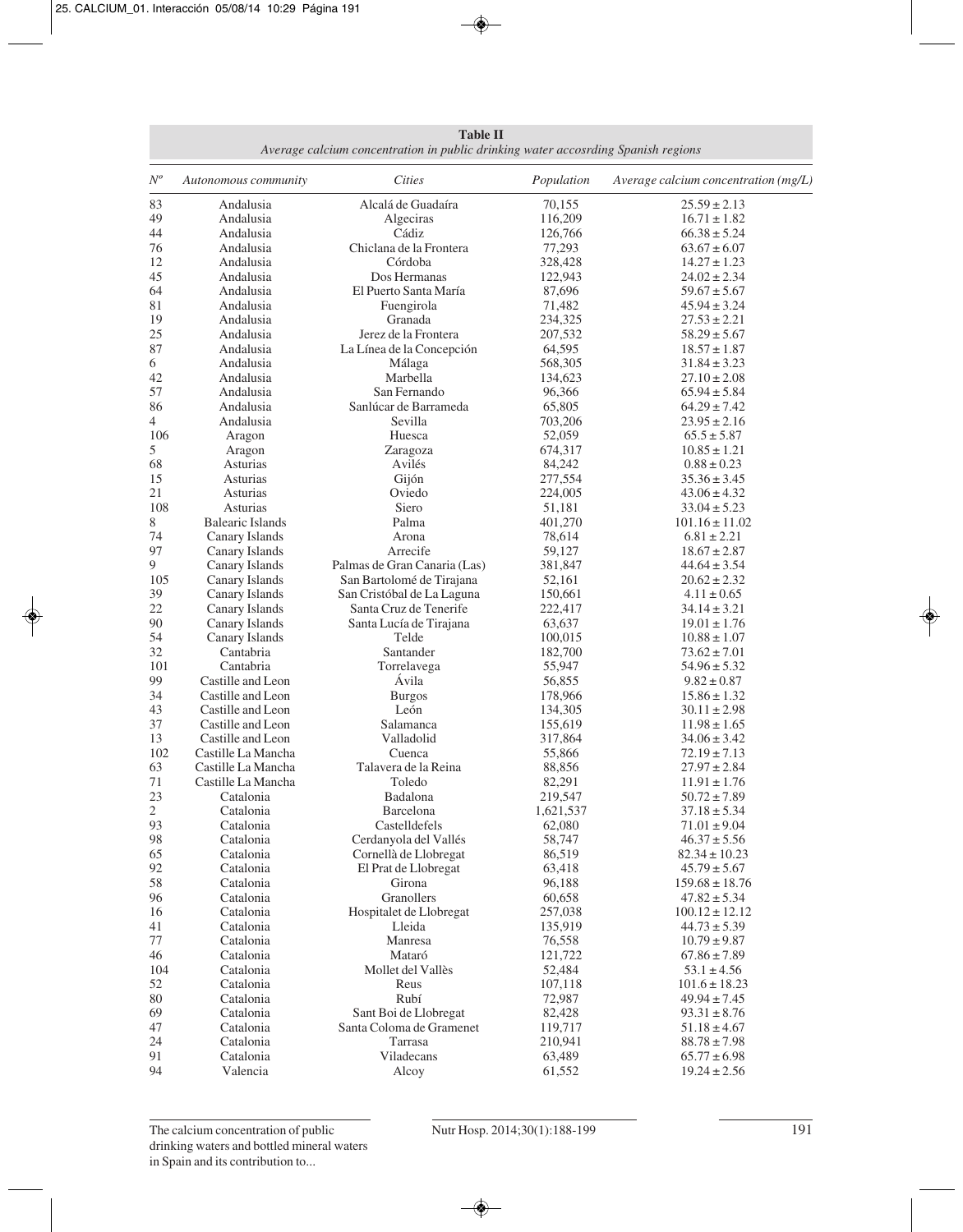**Table II** *(cont.) Average calcium concentration in public drinking water accosrding Spanish regions*

| $N^o$        | Autonomous community  | <b>Cities</b>           | Population | Average calcium concentration (mg/L) |
|--------------|-----------------------|-------------------------|------------|--------------------------------------|
| 11           | Valencia              | Alicante                | 334,757    | $46.26 \pm 4.65$                     |
| 82           | Valencia              | Benidorm                | 71,034     | $65.26 \pm 6.67$                     |
| 33           | Valencia              | Castellón de la Plana   | 180,005    | $73.10 \pm 7.76$                     |
| 20           | Valencia              | Elche                   | 230,112    | $40.92 \pm 5.21$                     |
| 73           | Valencia              | Gandía                  | 80,020     | $33.93 \pm 3.66$                     |
| 67           | Valencia              | Orihuela                | 86,164     | $2.77 \pm 1.23$                      |
| 89           | Valencia              | Paterna                 | 64,023     | $146.5 \pm 13.78$                    |
| 85           | Valencia              | Sagunto                 | 66,070     | $93.62 \pm 12.45$                    |
| 103          | Valencia              | San Vicente del Raspeig | 53,126     | $0.40 \pm 0.12$                      |
| 75           | Valencia              | Torrent                 | 78,543     | $84.05 \pm 7.56$                     |
| 53           | Valencia              | Torrevieja              | 101,792    | $50.1 \pm 5.23$                      |
| 3            | Valencia              | Valencia                | 814,208    | $88.71 \pm 8.65$                     |
| 107          | Valencia              | Vila-real               | 51,205     | $114.68 \pm 13.32$                   |
| 40           | Extremadura           | Badajoz                 | 148,334    | $16.1 \pm 2.13$                      |
| 60           | Extremadura           | Cáceres                 | 93,131     | $15.64 \pm 2.13$                     |
| 100          | Extremadura           | Mérida                  | 56,395     | $43.25 \pm 4.12$                     |
| 79           | Galicia               | Ferrol                  | 74,273     | $5.60 \pm 0.89$                      |
| 17           | Galicia               | La Coruña               | 246,056    | $9.4 \pm 0.96$                       |
| 56           | Galicia               | Lugo                    | 96,678     | $12.8 \pm 1.03$                      |
| 51           | Galicia               | Orense                  | 107,742    | $10.9 \pm 1.45$                      |
| 59           | Galicia               | Santiago de Compostela  | 95,092     | $7.30 \pm 0.67$                      |
| 14           | Galicia               | Vigo                    | 297,332    |                                      |
| 38           |                       | Logroño                 | 152,107    | $2.10 \pm 0.12$                      |
| 27           | La Rioja<br>Madrid    | Alcalá de Henares       | 204,574    | $96.97 \pm 9.43$                     |
| 50           | Madrid                | Alcobendas              |            | $13.19 \pm 1.23$                     |
| 35           | Madrid                | Alcorcón                | 109,104    | $13.39 \pm 1.32$                     |
|              |                       |                         | 167,967    | $10.03 \pm 1.02$                     |
| 62<br>29     | Madrid                | Coslada                 | 90,280     | $10.47 \pm 1.05$                     |
|              | Madrid                | Fuenlabrada             | 197,836    | $10.15 \pm 1.21$                     |
| 36           | Madrid                | Getafe                  | 167,164    | $11.31 \pm 1.46$                     |
| 66           | Madrid                | Las Rozas               | 86,340     | $10.49 \pm 2.32$                     |
| 30           | Madrid                | Leganés                 | 186,066    | $10.28 \pm 1.03$                     |
| $\mathbf{1}$ | Madrid                | Madrid                  | 3,255,944  | $13.94 \pm 1.23$                     |
| 84           | Madrid                | Majadahonda             | 68,110     | $10.24 \pm 0.98$                     |
| 26           | Madrid                | Móstoles                | 206,478    | $10.17 \pm 1.43$                     |
| 70           | Madrid                | Pozuelo de Alarcón      | 82,428     | $10.08 \pm 1.08$                     |
| 78           | Madrid                | San Sebastián Reyes     | 75,912     | $11.55 \pm 1.13$                     |
| 48           | Madrid                | Torrejón de Ardoz       | 118,162    | $12.59 \pm 1.34$                     |
| 61           | Murcia                | Lorca                   | 91,906     | $6.32 \pm 0.81$                      |
| 88           | Murcia                | Molina de Segura        | 64,065     | $1.57 \pm 0.88$                      |
| 7            | Murcia                | Murcia                  | 436,870    | $0.70 \pm 0.41$                      |
| 28           | Navarre               | Pamplona                | 198,491    | $18.57 \pm 1.76$                     |
| 55           | Basque country        | Baracaldo               | 98,460     | $32.8 \pm 3.45$                      |
| 10           | Basque country        | Bilbao                  | 354,860    | $31.59 \pm 4.32$                     |
| 72           | <b>Basque country</b> | Getxo                   | 80,770     | $39.9 \pm 5.67$                      |
| 95           | Basque country        | Irún                    | 60,951     | $27.55 \pm 3.42$                     |
| 31           | <b>Basque country</b> | San Sebastián           | 185,357    | $22.53 \pm 2.34$                     |
| $18\,$       | <b>Basque country</b> | Vitoria                 | 235,661    | $50.43 \pm 5.53$                     |

Data expressed as means ± SD.

calcium concentration  $\left($  < 100 mg/L), the percentage absorbed was greater  $(47.5\%)^{26}$ . In summary, the absorption coefficient of calcium in water with respect to the absorption coefficient of calcium in milk ranges from  $1.129 \pm 0.056$  to  $0.985 \pm 0.070$ . According to the bibliography, therefore, calcium in water is absorbed at least as easily as the calcium in dairy products<sup>27</sup>. Also, according to a review conducted in 2006, as occurs with other food sources of calcium, the calcium in water is absorbed almost 20% more if it is consumed along with other foods than if it is consumed on its own28.

People who do not consume sufficient calcium may be given supplements usually to be taken once a day. However, as supplements with large quantities of calcium may inhibit parathyroid hormone (PTH) and bone resorption<sup>29</sup> more intensely but for less time, it is recommended that the doses be broken up in order to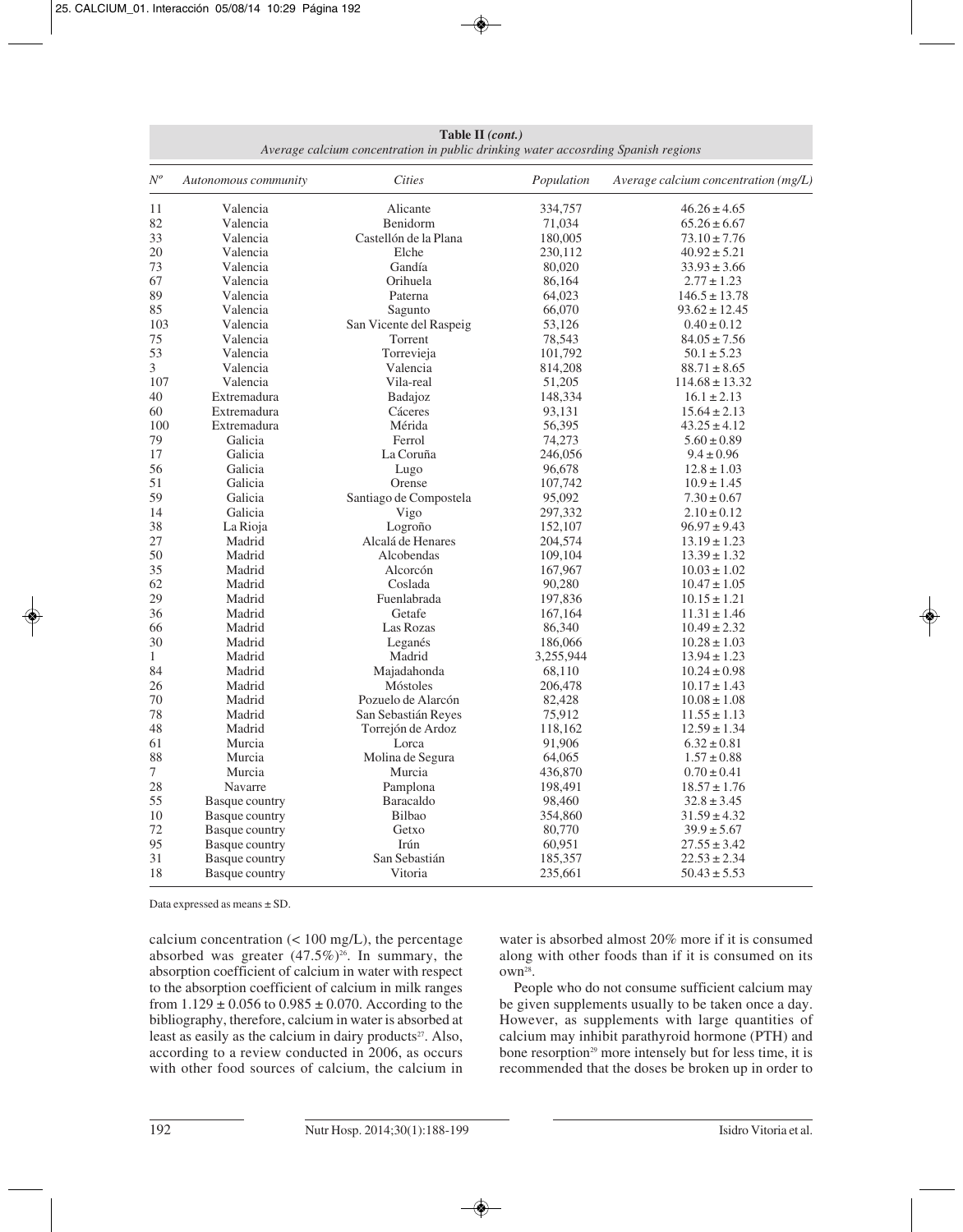|                                      | 1400 D                        | Calcium concentration distribution in public drinking water, according the number of regions and inhabitants analyzed |
|--------------------------------------|-------------------------------|-----------------------------------------------------------------------------------------------------------------------|
| Average calcium concentration (mg/L) | Number of regions $(n = 108)$ | Number of inhabitants ( $n = 21,290,707$ )                                                                            |
| < 25                                 | 48                            | 10,500,978                                                                                                            |
| $25 - 50$                            | 27                            | 6,086,510                                                                                                             |
| 50-100                               | 27                            | 3,726,377                                                                                                             |

 $> 100$  6 976,842

**Table III**



*Fig. 2.—Spanish cities whose calcium concentrations of public drinking waters have been analyzed.*

achieve a more sustained inhibition of bone resorption<sup>30,31</sup>. Water consumed throughout the day can therefore be a significant food alternative to satisfy requirements for this mineral<sup>32</sup>. In a six-month randomized double-blind test conducted on postmenopausal women, calcium-rich drinking water was found to have a positive effect on the biochemical parameters associa ted with bone metabolism<sup>33</sup>. In the EPIDOS cohort, a 100 mg per day increase in calcium consumption from drinking water in women aged over 75 was associated with a  $0.5\%$  increase in bone mineral density<sup>34</sup>. However, we should also mention that people with osteoporosis treated with bisphosphonates should take these drugs with water that is low in calcium since a tendency to form complexes with divalent cations (calcium, magnesium, iron, etc.) and a reduction in the absorption of the bisphosphonates have been reported<sup>35</sup>.

The calcium concentrations of the PDW vary greatly and basically depend on the type of bedrock on which the aquifer lies (if the water is from a subterranean source) or on the origin of the water (if the water is from an above-ground source).

In a review of the mineral content of the PDW of 44 cities in the United States<sup>36</sup>, the average calcium concentration in 36 cities whose PDW source was above ground was  $34 \pm 21$  mg/L and in the eight cities whose source was subterranean it was  $52 \pm 24$  mg/L. Calcium concentration ranged from 2 to 85 mg/L. In a descriptive transversal study of PDW in Canada, the average calcium concentration was 48.8 mg/L and the calcium concentration ranged from 1 to 135 mg/L. When the authors of that study also analysed the calcium concentration of PDW in the United States, they found that the average concentration was 50.6 mg/L and that the concentration ranged from 8.3 to 131 mg/L<sup>35</sup>.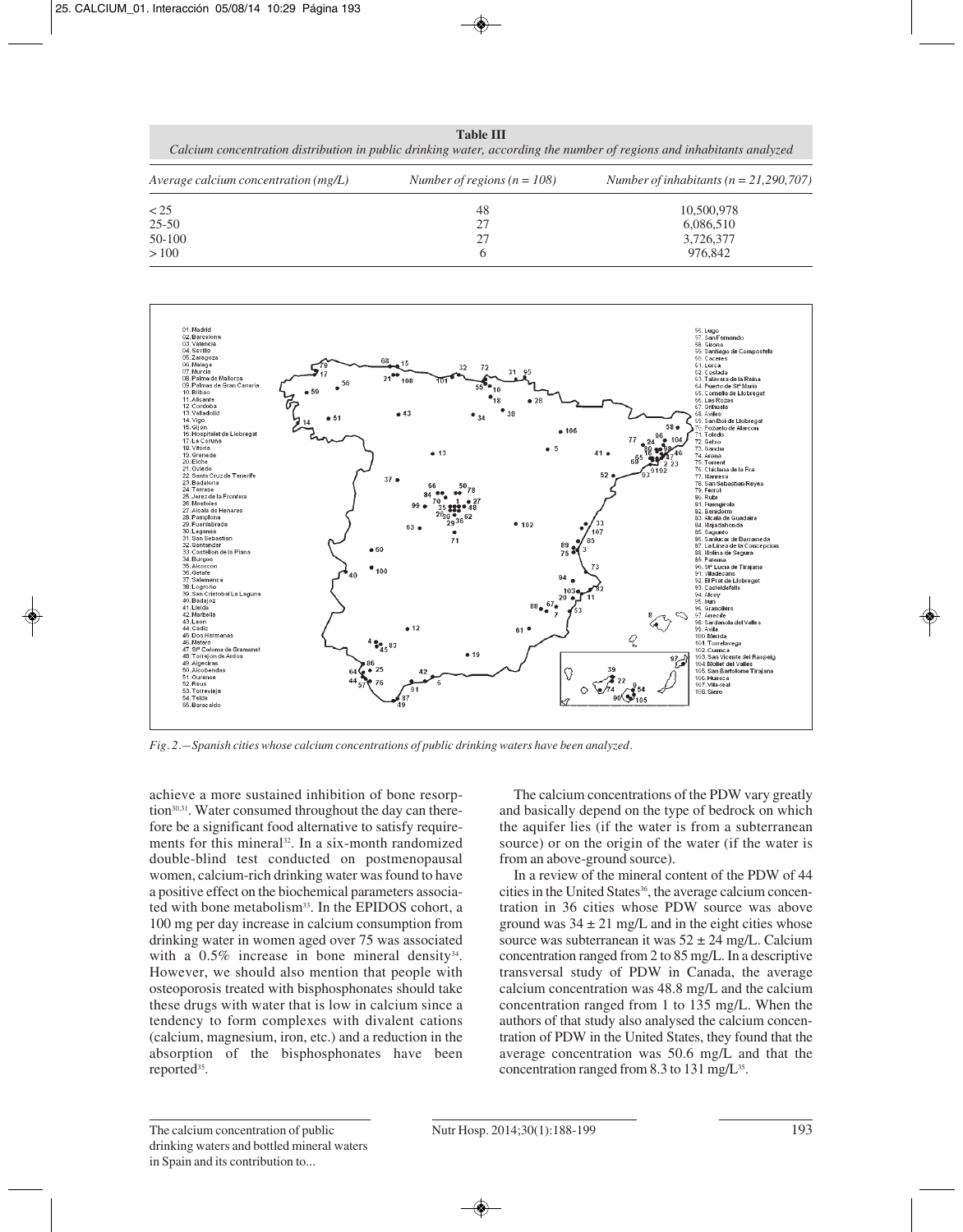**Table IV** *Calcium content of 97 Spanish brands of natural mineral waters*

| $N^o$            | <b>Brand</b>                            | Spring                  | Region                              | <b>Bottle</b>                        | Calcium in<br>bottle label | Average calcium<br>concentrations (mg/L) |
|------------------|-----------------------------------------|-------------------------|-------------------------------------|--------------------------------------|----------------------------|------------------------------------------|
| 1                | Agua de Bejis <sup>®</sup>              | Los Cloticos-Bejis      | Bejis (Castellón)                   | Plastic 1,500 ml                     | 49.7                       | $45.8 \pm 4.2$                           |
| $\boldsymbol{2}$ | Agua de Beteta®                         | Fuente del Arca         | Beteta (Cuenca)                     | Plastic 1,500 ml                     | 66                         | $65.4 \pm 5.6$                           |
| $\mathfrak{Z}$   | Agua de Bronchales®                     | Bronchales 3            | Bronchales (Teruel)                 | Plastic 2,000 ml                     | 3                          | $3.2 \pm 1.1$                            |
| $\overline{4}$   | Agua de Chovar <sup>®</sup>             | Fuente Barranco Carbón  | Chovar (Castellón)                  | Plastic 2,000 ml                     | 19                         | $19.4 \pm 2.4$                           |
| 5                | Agua de Cuevas®                         | Fuente de Cuevas        | Aller (Asturias)                    | Plastic 1,500 ml                     | 45.6                       | $51.1 \pm 7.12$                          |
| 6                | Agua de Sousas®                         | Sousas II               | Verín (Ourense)                     | Plastic 1,500 ml                     | 3.1                        | $3.6 \pm 0.5$                            |
| 7                | Agua del Rosal <sup>®</sup>             | Agua del Rosal          | Calera y Chozas (Toledo)            | Plastic 1,500 ml                     | 66.2                       | $58.8 \pm 5.3$                           |
| 8                | Aguadoy®                                | Aguadoy                 | Calera y Chozas (Toledo)            | Plastic 2,000 ml                     | 30.9                       | $31.9 \pm 2.8$                           |
| 9                | Aguas de Manzanera®                     | El Salvador             | Manzanera (Teruel)                  | Plastic 5,000 ml                     | 705.4                      | $610.1 \pm 25.2$                         |
| 10               | Aguasana®                               | A Granxa/La Granja      | Baiona (Pontevedra)                 | Plastic 1,500 ml                     | 0.5                        | $0.6 \pm 0.6$                            |
| 11               | Aiguaneu®                               | Aiguaneu                | Espilneves (Girona)                 | Plastic 1,500 ml                     | 44.8                       | $36.8 \pm 3.8$                           |
| 12               | Alzola <sup>®</sup>                     | Alzola                  | Elgoibar (Guipúzcoa)                | Plastic 1,500 ml                     | 61                         | $59.1 \pm 5.8$                           |
| 13               | Aqua Nevada®                            | Aqua Nevada             | El Tesorillo, Albuñán (Granada)     | Plastic 1,500 ml                     | 13                         | $15.1 \pm 1.2$                           |
| 14               | Aquabona Fontoira®                      | Fontoira                | Cospeito (Lugo)                     | Plastic 1,500 ml                     | 42.1                       | $41.2 \pm 3.7$                           |
| 15               | Aquabona Fuen-Mayor®                    | Fuen-Mayor              | Cañizar del Olivar (Teruel)         | Plastic 1,500 ml                     | 75.6                       | $76.2 \pm 8.6$                           |
| 16               | Aquabona Santolín®                      | Santolín                | Quintanaurria (Burgos)              | Plastic 1,500 ml                     | 90.3                       | $88 \pm 8.2$                             |
| 17               | Aquadeus®                               | Fuente Arquillo         | El Robledo (Albacete)               | Plastic 1,500 ml                     | 71.5                       | $69.8 \pm 6.7$                           |
| 18               | Aquarel-Las Jaras®                      | Las Jaras               | Herrera del Duque (Badajoz)         | Plastic 1,500 ml                     | 1.9                        | $2.3 \pm 0.8$                            |
| 19               | Aquarel-Los Abetos®                     | Los Abetos              | Arbúcies (Girona)                   | Plastic 1,500 ml                     | 34                         | 29.5                                     |
| 20               | Babilafuente <sup>®</sup>               | Antigua Fuente del Caño | Babilafuente (Salamanca)            | Glass 1,000 ml                       | 47.7                       | $49.7 \pm 5.5$                           |
| 21               | Belascoaín®                             | Belascoaín              | Belascoaín (Navarra)                | Plastic 1,500 ml                     | 243                        | $189 \pm 12.8$                           |
| 22               | Betelu <sup>®</sup>                     | Ama-Iturri              | Betelu (Navarra)                    | Plastic 1,500 ml                     | 92                         | $74.1 \pm 8.3$                           |
| 23               | Bezoya Trescasas®                       | Bezoya Trescasas        | Trescasas (Segovia)                 | Plastic 1,500 ml                     | 4                          | $6.6 \pm 0.8$                            |
| 24               | Cabreiroá con gas®                      | Cabreiroá               | Verín (Ourense)                     | Glass 750 ml                         | 22                         | $20.4 \pm 2.5$                           |
| 25               | Cabreiroá sin gas®                      | Cabreiroá               | Verín (Ourense)                     | Plastic 1,500 ml                     | 9.5                        | $9.6 \pm 1.2$                            |
| 26               | Calabor®                                | Calabor                 | Pedralba de la Pradería (Zamora)    | Glass 500 ml                         | 5.1                        | $6.8 \pm 1.5$                            |
| 27               | Caldes de Bohi®                         | Font del Bou            | Barruera (Lleida)                   | Plastic 1,500 ml                     | $\overline{4}$             | $1.7 \pm 0.6$                            |
| 28               | Carrizal II <sup>®</sup>                | Carrizal II             | Cuadros (León)                      | Plastic 1,500 ml                     | 38                         | $39.6 \pm 2.8$                           |
| 29               | Corconte®                               | Balneario de Corconte   | Soncillo (Burgos)                   | Plastic 1,500 ml                     | 16                         | $13.9 \pm 1.6$                           |
| 30               | Cortes <sup>®</sup>                     | Penyagolosa             | Cortes de Arenoso (Castellón)       | Plastic 1,500 ml                     | 80.5                       | $87.6 \pm 7.6$                           |
| 31               | El Cañar®                               | Cañar                   | Jaraba (Zaragoza)                   | Plastic 1,500 ml                     | 96.1                       | $90.1 \pm 9.7$                           |
| 32               | Font del Regàs®                         | Font del Regàs          | Arbuices (Girona)                   | Plastic 8,000 ml                     | 36.2                       | $31.6 \pm 5.8$                           |
| 33               | Font Natura <sup>®</sup>                | Font Natura             | Loja (Granada)                      | Plastic 1,500 ml                     | 70.9                       | $62.7 \pm 6.7$                           |
| 34               | Font Nova del Pla <sup>®</sup>          | Font Nova del Pla       | Aiguamúrcia (Tarragona)             | Plastic 1,500 ml                     | 74                         | $73.2 \pm 7.1$                           |
| 35               | Font Sol <sup>®</sup>                   | Aguas de Sierra         | La Font de la Figuera (Valencia)    | Plastic 1,500 ml                     | 120.3                      | $114.1 \pm 13.7$                         |
| 36               | Font Vella Sacalm®                      | Font Sacalm             | Sant Hilari Sacalm (Girona)         | Plastic 5,000 ml                     | 38.5                       | $32.2 \pm 3.6$                           |
| 37               | Font Vella Sigüenza®                    | Sigüenza                | Sigüenza (Guadalajara)              | Plastic 1,500 ml                     | 82.8                       | $80 \pm 7.6$                             |
| 38<br>39         | Fontdor®                                | Fontdor<br>Fontecabras  | Sant Hilari Sacalm (Girona)         | Plastic 5,000 ml                     | 26.4<br>92.3               | $24.2 \pm 6.2$                           |
| 40               | Fontecabras <sup>®</sup><br>Fontecelta® | Fontecelta              | Jaraba (Zaragoza)                   | Plastic 1,500 ml<br>Plastic 1,500 ml |                            | $86.6 \pm 8.7$                           |
| 41               | Fontedoso®                              | Fontedoso               | Sarriá (Lugo)<br>El Oso (Ávila)     | Plastic 5,000 ml                     | 21.3<br>32.1               | $18.2 \pm 1.9$<br>$27.6 \pm 2.8$         |
|                  | Fonteide®                               | Fonteide                | La Orotava (Santa Cruz de Tenerife) | Plastic 500 ml                       | 6.4                        | $6.8\pm0.9$                              |
| 42<br>43         | Fontenova con gas®                      | Fontenova               | Verín (Ourense)                     | Glass 1,000 ml                       | 12.8                       | $10.2 \pm 1.2$                           |
| 44               | Fontenova sin gas®                      | Fontenova               | Verín (Ourense)                     | Glass 1,000 ml                       | 6.5                        | $11.6 \pm 1.8$                           |
| 45               | Fonter®                                 | Fonter                  | Amer (Girona)                       | Plastic 1,250 ml                     | $32\,$                     | $34.3 \pm 3.9$                           |
| 46               | Fontxesta®                              | Fontxesta               | Láncara (Lugo)                      | Plastic 5,000 ml                     | 6.2                        | $9.2 \pm 1.1$                            |
| 47               | Fuencisla <sup>®</sup>                  | Fuencisla               | Requena (Valencia)                  | Plastic 1,500 ml                     | 86.1                       | $80.2 \pm 7.8$                           |
| 48               | Fuensanta®                              | Fuensanta de Buyeres    | Nava (Asturias)                     | Plastic 1,500 ml                     | 69                         | $65.6 \pm 5.4$                           |
| 49               | Fuente del Val <sup>®</sup>             | Fuente del Val 2        | Mondariz (Pontevedra)               | Plastic 1,500 ml                     | 17.8                       | $14.2 \pm 1.8$                           |
| 50               | Fuente Estrella <sup>®</sup>            | Fuente Estrella         | Arbúcies (Girona)                   | Plastic 1,500 ml                     | 25.3                       | $25.4 \pm 2.9$                           |
| 51               | Fuente Liviana®                         | Arroyo de la Hoz        | Huerta del Marquesado (Cuenca)      | Glass 1,000 ml                       | 66.9                       | $52.9 \pm 5.0$                           |
| 52               | Fuente Liviana®                         | Serranía I              | Huerta del Marquesado (Cuenca)      | Plastic 2,000 ml                     | 65.4                       | $58.4 \pm 5.2$                           |
| 53               | Fuente Madre®                           | Fuente Madre            | Los Navalmorales (Toledo)           | Plastic 1,500 ml                     | 67.8                       | $66.2 \pm 6.4$                           |
| 54               | Fuente Primavera®                       | Fuente Primavera        | Requena (Valencia)                  | Plastic 1,500 ml                     | 88.7                       | $81.3 \pm 7.9$                           |
| 55               | Fuentelajara®                           | Fuentelajara            | Belvis de la Jara (Toledo)          | Plastic 5,000 ml                     | 21.6                       | $22.7 \pm 2.5$                           |
| 56               | Fuentes de Lebanza®                     | La Cueva                | Lebanza (Palencia)                  | Plastic 1,500 ml                     | 37.8                       | $39.6 \pm 3.8$                           |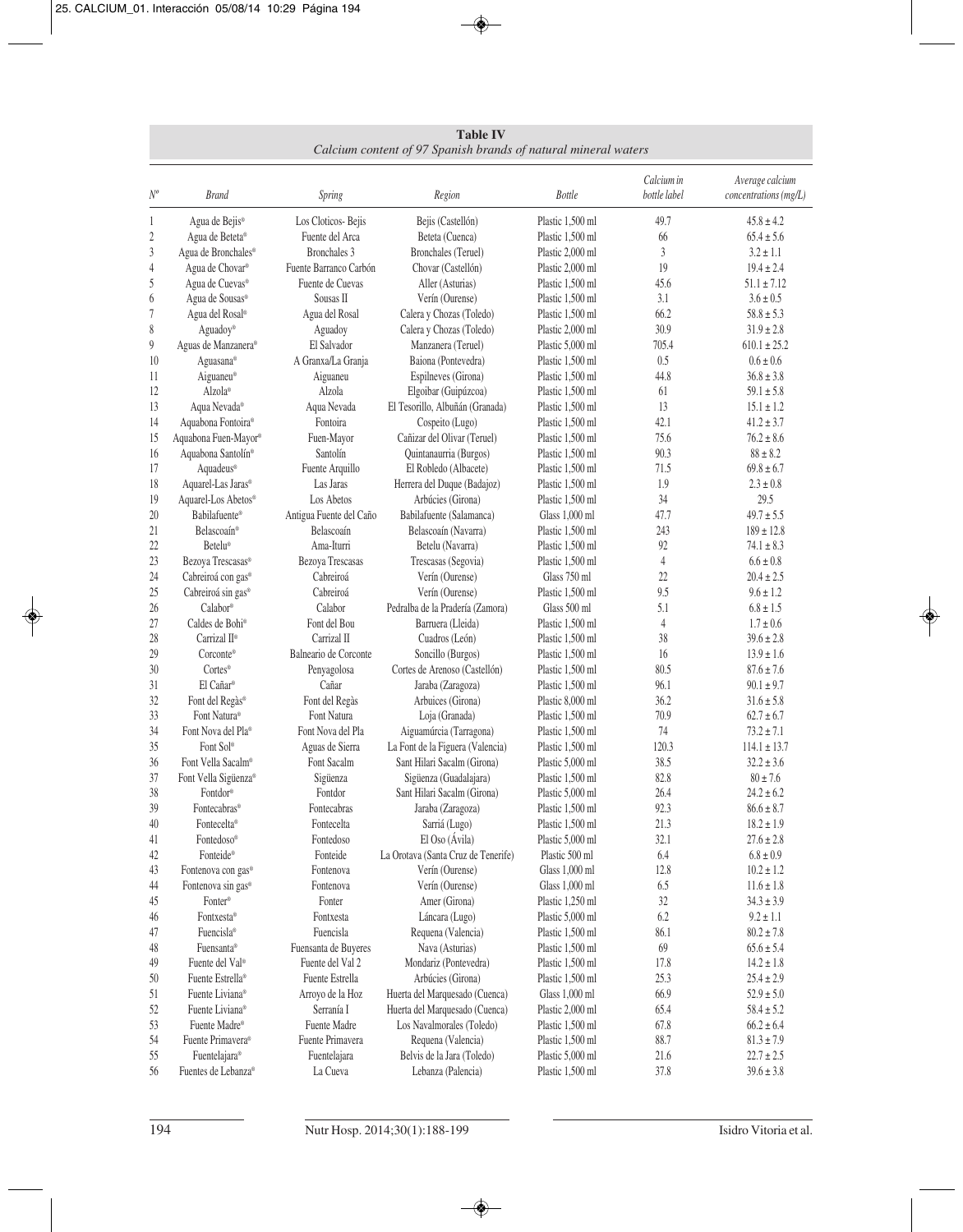| Table IV (cont.)                                               |
|----------------------------------------------------------------|
| Calcium content of 97 Spanish brands of natural mineral waters |

| $N^o$ | <b>Brand</b>                     | Spring                         | Region                                                      | <b>Bottle</b>    | Calcium in<br>bottle label | Average calcium<br>concentrations (mg/L) |
|-------|----------------------------------|--------------------------------|-------------------------------------------------------------|------------------|----------------------------|------------------------------------------|
| 57    | Fuentevera®                      | Fuentevera                     | Calera y Chozas (Toledo)                                    | Plastic 5,000 ml | 8.2                        | $7.3 \pm 0.9$                            |
| 58    | <b>Insalus®</b>                  | Insalus                        | Lizarza (Gipuzkoa)                                          | Plastic 1,500 ml | 157.3                      | 154                                      |
| 59    | La Ideal II <sup>®</sup>         | La Ideal II (El Rapador)       | Firgas (Las Palmas)                                         | Glass 750 ml     | 58.2                       | $57.7 \pm 5.4$                           |
| 60    | Lanjarón Fonteforte®             | Fonteforte                     | Lanjarón (Granada)                                          | Glass 500 ml     | 41.6                       | $50 \pm 5.8$                             |
| 61    | Lanjarón Salud <sup>®</sup>      | Salud                          | Lanjarón (Granada)                                          | Plastic 1,500 ml | 27.2                       | $27.4 \pm 2.8$                           |
| 62    | Les Creus®                       | Les Creus                      | MaÇanet de Cabrenys (Girona)                                | Glass 1,000 ml   | 28.6                       | $31.5 \pm 3.6$                           |
| 63    | Los Escudos <sup>®</sup>         | Montalvo V                     | Aldeatejada (Salamanca)                                     | Plastic 1,500 ml | 41                         | $39.8 \pm 5.1$                           |
| 64    | Los Riscos®                      | Los Riscos de la Higüela       | Aburquerque (Badajoz)                                       | Plastic 1,500 ml | 2.9                        | $2.1 \pm 0.3$                            |
| 65    | Lunares®                         | Lunares                        | Jaraba (Zaragoza)                                           | Plastic 1,500 ml | 100.4                      | $89.9 \pm 8.8$                           |
| 66    | Malavella <sup>®</sup>           | Malavella                      | Caldes de Malavella (Girona)                                | Glass 750 ml     | $\frac{1}{2}$              | $12.4 \pm 1.2$                           |
| 67    | Manantial Ballanes®              | <b>Ballanes</b>                | Arbúcies (Girona)                                           | Plastic 50 ml    | 54.4                       | $42.4 \pm 4.8$                           |
| 68    | Manantial Fontboix <sup>®</sup>  | Fonboix                        | Barruera (Lleida)                                           | Plastic 2,000 ml | 6.8                        | $7.9 \pm 1.2$                            |
| 69    | Mondariz <sup>®</sup>            | Mondariz IV                    | Mondariz (Pontevedra)                                       | Plastic 1,500 ml | 9.3                        | $7.4 \pm 0.8$                            |
| 70    | Montepinos®                      | Montepinos                     | Almazán (Soria)                                             | Plastic 1,500 ml | 93.8                       | $77.6 \pm 7.8$                           |
| 71    | Natura <sup>®</sup>              | Natura                         | Los Villares (Jaén)                                         | Plastic 1,500 ml | 39                         | $44.9 \pm 4.8$                           |
| 72    | Neval <sup>®</sup>               | Neval                          | Moratalla (Murcia)                                          | Plastic 1,500 ml | 41.1                       | $46.6 \pm 4.2$                           |
|       | 73 Pascual Nature Camporrobles®  | Camporrobles                   | Camporrobles (Valencia)                                     | Plastic 1,500 ml | 68.1                       | $64.9 \pm 6.2$                           |
|       | 74 Pascual Nature Los Barrancos® | Los Barrancos                  | La Ribera de Folgoso (León)                                 | Plastic 1,500 ml | 24.6                       | $25.2 \pm 2.6$                           |
| 75    | Peñaclara®                       | Riva Los Baños                 | Torrecilla en Cameros (La Rioja)                            | Plastic 1,500 ml | 139                        | $127.6 \pm 11.7$                         |
| 76    | Ribes®                           | Fontaga                        | Ribes de Freser (Girona)                                    | Plastic 1,500 ml | 46.6                       | $37.6 \pm 3.8$                           |
| 77    | Rocallaura®                      | Agua de Rocallaura             | Vallbona de les Monges (Lleida)                             | Plastic 1,500 ml | 169                        | $178.6 \pm 14.8$                         |
| 78    | San Andrés II <sup>®</sup>       | San Andrés II                  | Cuadros (León)                                              | Plastic 8,000 ml | 39                         | $35.6 \pm 2.8$                           |
| 79    | San Antón II <sup>®</sup>        | San Antón II                   | Firgas (Las Palmas)                                         | Glass 750 ml     | 16.1                       | $16 \pm 1.8$                             |
| 80    | San Joaquín <sup>®</sup>         | S. Joaquín de Huemos de Cañedo | Valdunciel (Salamanca)                                      | Glass 750 ml     | 41.2                       | $39.8 \pm 4.1$                           |
| 81    | San Narciso <sup>®</sup>         | San Narciso                    | Caldes de Malavella (Girona)                                | Glass 1,000 ml   | 51.4                       | $56.8 \pm 6.7$                           |
| 82    | Sant Aniol®                      | Sant Aniol                     | Sant Aniol de Finestres (Girona)                            | Glass 1,000 ml   | 90.7                       | $87.8 \pm 8.3$                           |
| 83    | Sierra de Cazorla®               | Sierra Cazorla                 | Villanueva del Arzobispo (Jaén)                             | Plastic 1,500 ml | 78.6                       | $69 \pm 6.6$                             |
| 84    | Sierra de Segura®                | Fuente Blanca                  | Villanueva del Arzobispo (Jaén)                             | Plastic 1,500 ml | 77.7                       | $63.1 \pm 6.5$                           |
| 85    | Sierra del Aguila®               | La Majuela                     | Cariñena (Zaragoza)                                         | Plastic 5,000 ml | 86.3                       | $83.6 \pm 8.8$                           |
| 86    | Sierra Dúrcal <sup>®</sup>       | Sierra Dúrcal                  | Dúrcal (Granada)                                            | Glass 500 ml     | 36.4                       | $35.7 \pm 4.0$                           |
| 87    | Sierra Fría <sup>®</sup>         | El Chumacero                   | Valencia de Alcántara (Cáceres)                             | Plastic 5,000 ml | 1.5                        | $1.9 \pm 0.7$                            |
| 88    | Solán de Cabras <sup>®</sup>     | Fuente de Solán de Cabras      | Beteta (Cuenca)                                             | Plastic 1,500 ml | 56.9                       | $54.4 \pm 5.6$                           |
| 89    | Solares <sup>®</sup>             | Fuencaliente de Solares        | Solares (Cantabria)                                         | Plastic 1,500 ml | 75.3                       | $69.3 \pm 5.6$                           |
| 90    | Teleno®                          | Teleno                         | Palacios de la Valduerna (León)                             | Plastic 1,500 ml | 6                          | $3.6 \pm 0.5$                            |
| 91    | Valtorre®                        | Valtorre                       | Belvis de la Jara (Toledo)                                  | Plastic 1,500 ml | 22.9                       | $21.2 \pm 2.0$                           |
| 92    | Veri I®                          | Veri                           | Bisauri (Huesca)                                            | Plastic 5,000 ml | 69                         | $65.1 \pm 6.1$                           |
| 93    | Veri V®                          | Veri V                         | Castejón de Sos (Huesca)                                    | Plastic 1,500 ml | 31.3                       | $28.1 \pm 2.3$                           |
| 94    | Vichy Catalán®                   | Vichy Catalán                  | Caldes de Malavella (Girona)                                | Glass 1,000 ml   | $\equiv$                   | $17.5 \pm 1.8$                           |
| 95    | Viladrau®                        | Fontalegre                     | Viladrau (Girona)                                           | Plastic 1,500 ml | 27.7                       | $24.4 \pm 2.5$                           |
| 96    | Vilajuïga®                       | Vilajuïga                      | Vilajuïga (Girona)                                          | Glass 1,000 ml   | 85.3                       | $74.3 \pm 7.2$                           |
| 97    | Vilas del Turbón <sup>®</sup>    |                                | Vilas del Turbón Vilas del Turbón - Torrelarribera (Huesca) | Glass 750 ml     | 50.3                       | $36.1 \pm 4.2$                           |

Data expressed as means ± SD.

According to information provided by Spanish health authorities, the average calcium concentration of most of the 333 PDW analysed was below 100 mg/L and above 200 mg/L in only four PDW19.

With regard to NMW, a review of the mineral contents of water commercialized in North America<sup>37</sup> found that calcium concentrations were above 100 mg/L in only four of the 28 brands analysed. However, when the same authors analysed the calcium concentrations of 20 waters sold in Europe, they found that the calcium concentration exceeded 100 mg/L in 11 of them. In a descriptive study conducted in Silesia (Poland), the average calcium concentration of 35 NMW analysed was 178.7  $\pm$  $107.3 \text{ mg/L}^{38}$ . In a study that analysed the chemical composition of 21 types of NMW sold in Saudi Arabia, the authors found that the calcium concentrations analysed in the laboratory ranged from 12 to 90 ppm, although the labels on the bottles indicated that it ranged from 6 to 40 ppm<sup>39</sup>. Finally, a review of calcium concentration in European NMW found that almost half of them contained over 100 mg/L. Swiss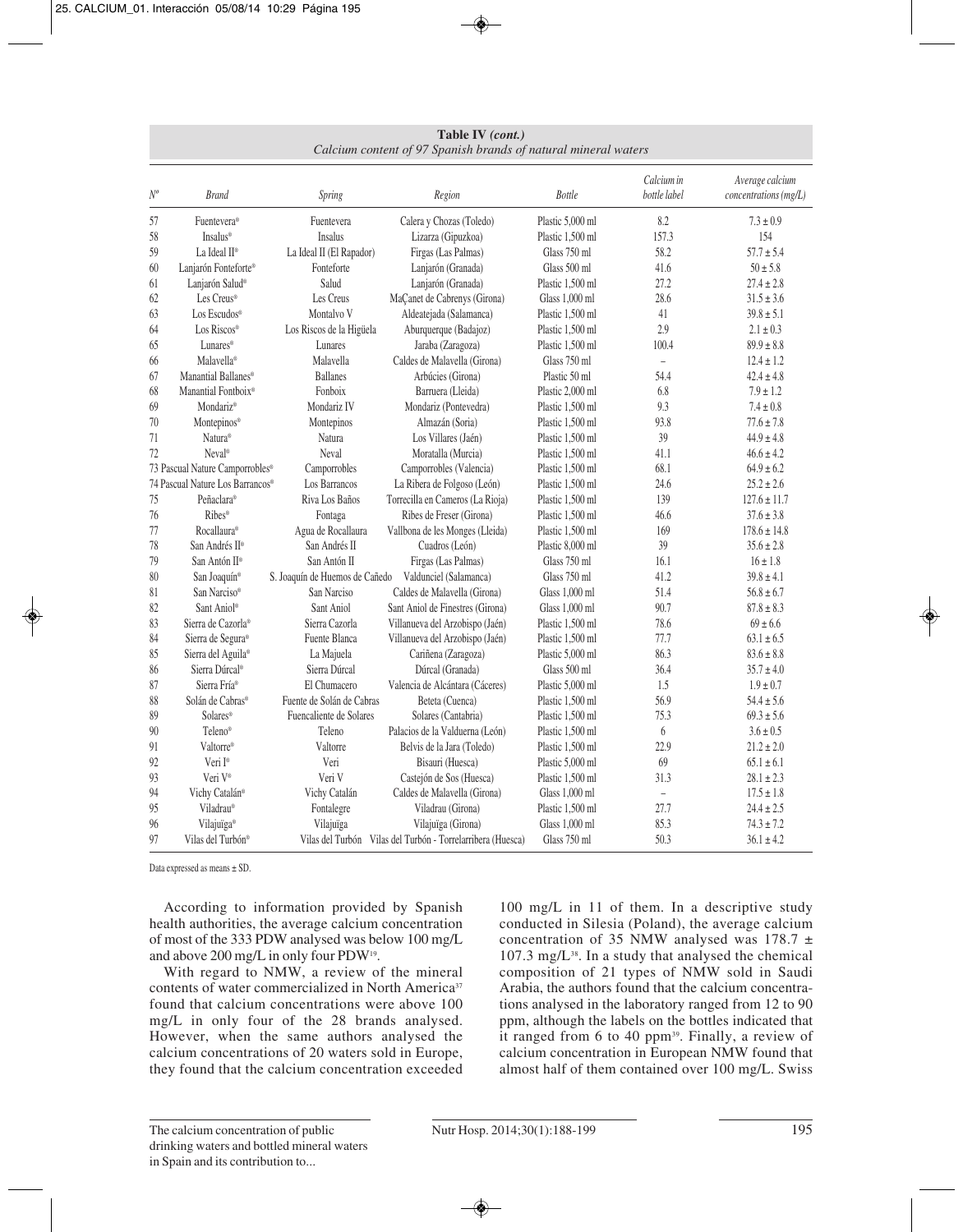**Table V** *Calcium content of 12 imported brands of natural mineral waters*

| $N^o$ | <b>Brand</b>                        | <b>Spring</b>   | Region                                | Country        | <b>Bottle</b>    | Label calcium | Average calcium<br>$concentrations$ (mg/L) |
|-------|-------------------------------------|-----------------|---------------------------------------|----------------|------------------|---------------|--------------------------------------------|
|       | Badoit®                             | <b>Badoit</b>   | Saint Galmier (Loire)                 | France         | Glass 750 ml     | 190           | $140.4 \pm 10.3$                           |
| 2     | Evian <sup>®</sup>                  | Cachat          | Evian (Haute-Savoie)                  | France         | Plastic 1.500 ml | 80            | $68 \pm 6.0$                               |
| 3     | Jouvence de Wattwiller <sup>®</sup> | Jouvence        | Wattwiller (Haute-Rhin)               | France         | Plastic 1.330 ml | 85            | $72.3 \pm 7.4$                             |
| 4     | Pedras Salgadas®                    | Pedras Salgadas | Vila Pouca de Aguiar (Trás-os-Montes) | Portugal       | Glass 250 ml     | 100           | $96.5 \pm 9.4$                             |
| 5     | Perrier <sup>®</sup>                | Perrier         | Vergèze (Gard)                        | France         | Glass 750 ml     | 155           | $145.1 \pm 13.5$                           |
| 6     | San Martino <sup>®</sup>            | San Martino     | Codrongianos (Sassari)                | Italy          | Plastic 1.000 ml | 167           | $145.8 \pm 9.9$                            |
|       | San Pellegrino <sup>®</sup>         | San Pellegrino  | San Pellegrino Terme (Bergamo)        | Italy          | Glass 1,000 ml   | 179           | $158.4 \pm 12.4$                           |
| 8     | Saint Géron <sup>®</sup>            | Gallo romaine   | Saint Géron (Haute Loire)             | France         | Glass 750 ml     | 79.1          | $82.8 \pm 8.6$                             |
| 9     | Tv Nant <sup>®</sup>                | Tv Nant Water   | Bethania (Llanon)                     | United Kingdom | Glass 750 ml     | 22.5          | $24.3 \pm 2.4$                             |
| 10    | Vichy-Célestins®                    | Célestins       | Vichy (Allier)                        | France         | Plastic 1.250 ml | 103           | $97.1 \pm 9.6$                             |
| 11    | Vittel <sup>®</sup>                 | Bonne Source    | Vittel (Vosges)                       | France         | Plastic 1.500 ml | 94            | $77.5 \pm 7.2$                             |
| 12    | Volvic <sup>®</sup>                 | Clairvic        | Volvic (Puy de Dôme)                  | France         | Plastic 1.500 ml | 11.5          | $14 \pm 1.6$                               |

Data expressed as means ± SD.

NMW had the highest calcium concentrations, which ranged from 436 to 663 mg/ $L^{20}$ .

In the present study we also found that the European NMW consumed in Spain, which are mainly bottled in France and Italy, also generally contain higher calcium concentrations than waters obtained from Spanish sources.

The European Food Safety Agency (EFSA), in establishing the recommended dietary allowances of water, assumes that consuming water is fundamental to maintaining good hydration at all stages of life. The Agency also states that roughly 20% of our daily water requirements are provided by foods<sup>40</sup> (table VI).

Based on this recommended intake of water and on the recommended intake of calcium by age and gender, the percentage of recommended calcium intake provided by water according to its calcium concentration (from 25 to 150 mg/L) has been calculated (tables VIIa and VIIb). These tables show that water containing a calcium concentration of between 50 and 100 mg/L provides 5.4-12.8% of the RDA for children aged between one and 13, up to 13.6% for adolescents, 5.8-17.6% for adults, 8-16% for expectant mothers, and up to 20.8% for lactating mothers. These data should be taken into account because, according to the bibliography, calcium intake among the Spanish population is insufficient<sup>7</sup>. In 27 of the 108 cities analysed in this study (with a total population of 3,726,377), the calcium concentration of the water was precisely within this 50-100 mg/L range. Moreover, the calcium concentration also ranged from 50 to 100 mg/L in 34 of the 97 Spanish NMW and in six of the 12 imported NMW analysed.

According to our information, waters with a calcium concentration of between 100 and 150 mg/L provide 10-20.4% of RDA in children and adolescents and 17.6-26.4% of RDA in menopausal women. These are stages in which calcium intake is found to be lower<sup>8-9</sup>.

|                     | <b>Table VI</b> | Water adequate intake according the European Food Safety Agengy (EFSA) $t^0$ |             |
|---------------------|-----------------|------------------------------------------------------------------------------|-------------|
|                     |                 | Adequate intake of water $(mL/day)$                                          |             |
| Age                 | $Food*$         | Water and drinks                                                             | Total water |
| 0-6 months          |                 |                                                                              | 680         |
| 6-12 months         | 160-200         | 640-800                                                                      | 800-1.000   |
| 1 year              | 220-240         | 880-960                                                                      | 1,100-1,200 |
| 2-3 years           | 260             | 1.040                                                                        | 1,300       |
| 4-8 years           | 320             | 1,280                                                                        | 1,600       |
| 9-13 years (Men)    | 420             | 1,680                                                                        | 2,100       |
| 9-13 years (Women)  | 380             | 1,520                                                                        | 1,900       |
| $>14$ years (Men)   | 500             | 2,000                                                                        | 2,500       |
| $>14$ years (Women) | 400             | 1.600                                                                        | 2,000       |
| Pregnancy           | 460             | 1.840                                                                        | 2,300       |
| Lactating women     | 540             | 2,160                                                                        | 2,700       |

\* EFSA states that foods contribute approximately with the 20% of the daily recommendations for water intake; Water and other drinks provide the 80% remaining water daily recommendations.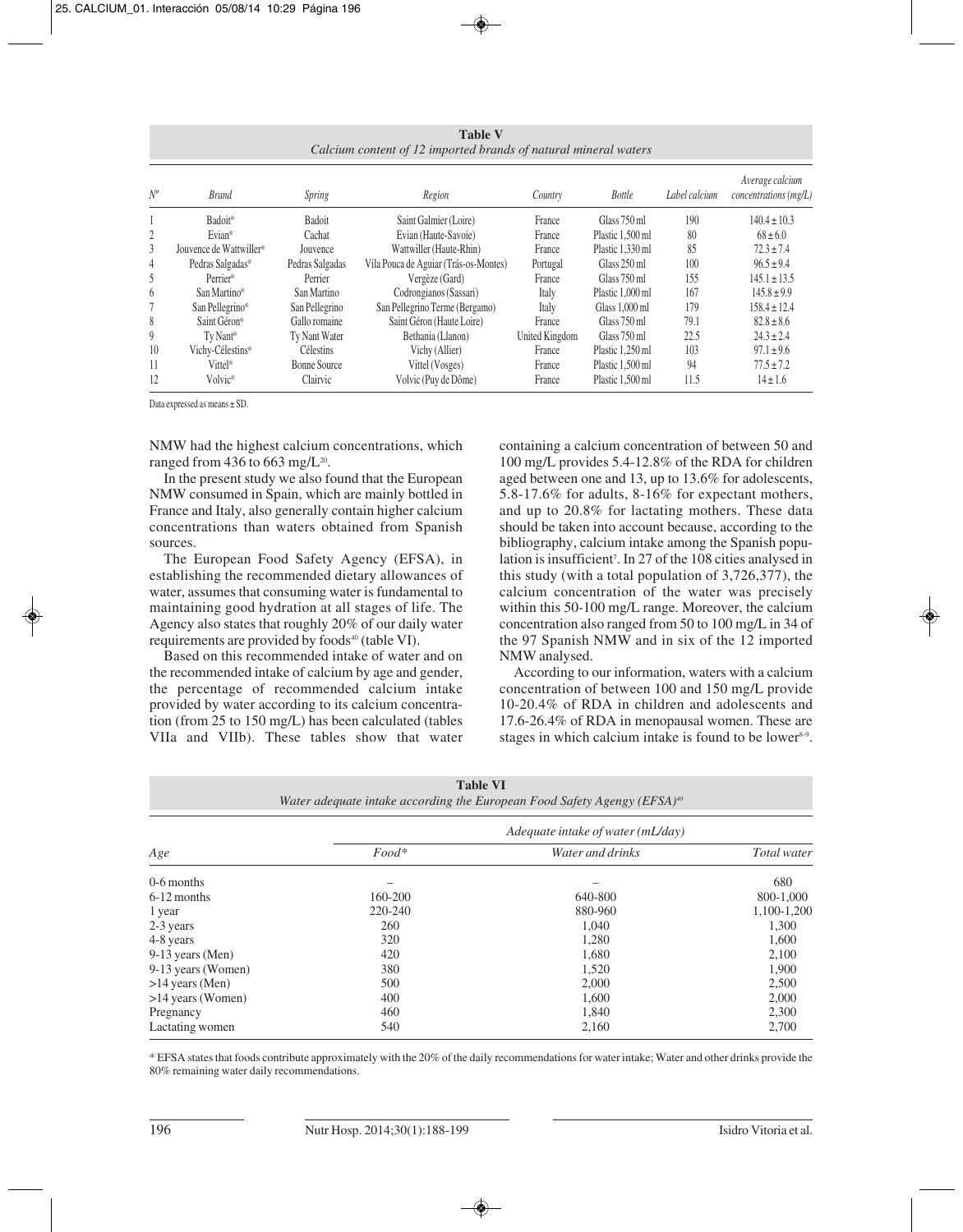|                                                                                                                                                        |                             |                                                            |                                                          | Table VIIA                   |                       | Adequacy percentage to daily calcium recommendations from water consumption (0-18 years)       |                       |                                                                     |                    |
|--------------------------------------------------------------------------------------------------------------------------------------------------------|-----------------------------|------------------------------------------------------------|----------------------------------------------------------|------------------------------|-----------------------|------------------------------------------------------------------------------------------------|-----------------------|---------------------------------------------------------------------|--------------------|
|                                                                                                                                                        | 0-6 months                  | 6-12 months                                                | I year                                                   | $2-3$ years                  | $4-8$ years           |                                                                                                |                       | 9-13 years (M) $9-13$ years (W) $14-18$ years (M) $14-18$ years (W) |                    |
| Calcium RDA (mg/day)                                                                                                                                   | $200$ (*)                   | $260$ (*)                                                  | 700                                                      | 700                          | 1,000                 | 1,300                                                                                          | 1,300                 | 1,300                                                               | 1,300              |
| Daily recommended water intake (ml/day)                                                                                                                | 680                         | 560-800                                                    | 770-960                                                  | 910                          | 1,120                 | 1,470                                                                                          | 1,330                 | 1,750                                                               | 1,400              |
| 100<br>150<br>recommendations from water consumption<br>$50\,$<br>25<br>A verage calcium concentrations (mg/L)<br>Adequacy percentage to daily calcium | 17.5<br>52.5<br>8.7<br>$35$ | $32.4 - 45.6$<br>10.8-15.2<br>$21.6 - 30.4$<br>$5.4 - 7.6$ | $10.8 - 13.4$<br>16.2-20.2<br>$2.7 - 3.4$<br>$5.4 - 6.8$ | $12.8$<br>19.2<br>6.4<br>3.2 | 11.2<br>2.8<br>5.6    | 11.2<br>2.8<br>5.6                                                                             | 2.5<br>$\frac{0}{15}$ | $13.6$<br>20.4<br>3.4<br>6.8                                        | 10.8<br>5.4<br>2.7 |
|                                                                                                                                                        |                             |                                                            |                                                          |                              |                       |                                                                                                |                       |                                                                     |                    |
| Abbreviations: M, men; W, women. (*) Adequate intake.                                                                                                  |                             |                                                            |                                                          |                              |                       |                                                                                                |                       |                                                                     |                    |
|                                                                                                                                                        |                             |                                                            |                                                          |                              |                       |                                                                                                |                       |                                                                     |                    |
|                                                                                                                                                        |                             |                                                            |                                                          | Table VIIB                   |                       | Adequacy percentage to daily calcium recommendations from water consumption ( $\geq 19$ years) |                       |                                                                     |                    |
|                                                                                                                                                        |                             | 19-50 years (M)                                            | $19-50$ years $(W)$                                      | Pregnancy                    | $Lactating$<br>mother | $51-70 years (M)$                                                                              | $51-70$ years $(W)$   | $>$ 70 years (M)                                                    | $>$ 70 years (W)   |
| Calcium RDA (mg/day)                                                                                                                                   |                             | 1,000                                                      | 1,000                                                    | 1,000-1,300                  | 1,000-1,300           | 1,000                                                                                          | 1,200                 | 1,200                                                               | 1,200              |
| Daily recommended water intake (ml/day)                                                                                                                |                             | 1,750                                                      | 1,400                                                    | 1,610                        | 2,100                 | 1,750                                                                                          | 1,400                 | 1,750                                                               | 1,400              |
| recommendations from water consumption<br>Average calcium concentrations $(mg/L)$<br>Adequacy percentage to daily calcium                              | 25                          | 4.4                                                        | 3.5                                                      | $4 - 3$                      | $5.2 - 4$             | 4.4                                                                                            | 2.9                   | 3.6                                                                 | 2.9                |

50 8.8 7 8-6 10.4-8 8.8 5.8 7.2 5.8 100 17.6 14 16-12 20.8-16 17.6 11.6 14.4 11.6 150 26.4 21 24-18 31.2-24 26.4 17.4 11.6 17.4

 $\begin{array}{c} 5.24 \\ 10.48 \\ 20.8 - 16 \\ 31.2 - 24 \end{array}$ 

 $4-3$ <br> $8-6$ <br> $16-12$ <br> $24-18$ 

 $\frac{3.5}{7} \approx \frac{1}{24}$ 

 $48004$ <br> $7804$ 

 $3890$ 

 $2.8$ <br> $5.8$ <br> $17.4$ 

 $30240$ <br> $7440$ <br> $116$ 

 $2.8$ <br> $5.8$ <br> $1.4$ <br> $17.4$ 

 $\frac{4852}{3854}$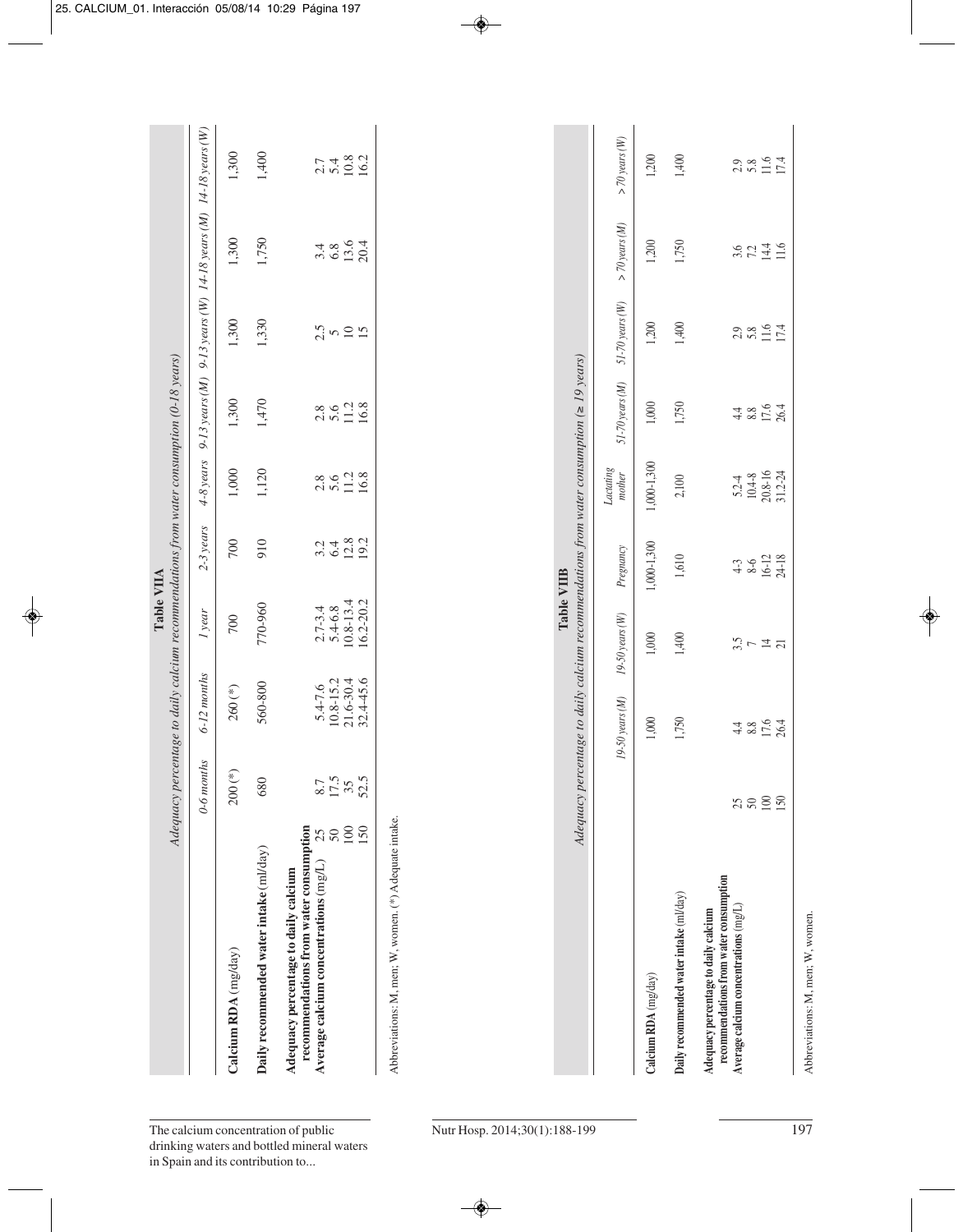Moreover, sufficient intake of calcium during pregnancy has also been found to help prevent eclampsia<sup>41</sup>. Consuming water with a calcium concentration of between 100 and 150 mg/L during pregnancy can provide 12-24% of the RDA of calcium. In adults, consuming water with this same calcium concentration (between 100 and 150 mg/L) can provide 11.6-26.4% of the RDA. In women over 51 years of age, whose RDA of calcium is higher (1200 mg/day), consuming water with this calcium concentration can provide 11.6-17.4% of the RDA. These figures are similar for women aged 70. This could be especially important for adults with lactose intolerance or minor digestive problems that require a lower consumption of dairy products-foods which in the west are fundamental to providing calcium, especially for people at risk of osteoporosis<sup>42</sup>.

In the present study, the water of only 6 of the 108 cities had a calcium concentration of over 100 mg/L. The city with the highest concentration was Girona, with an average concentration of 159.7 mg/L. Of the 109 NMW analysed, only 10 had a concentration of over 100 mg/L. The calcium concentrations of five of these ten NMW were between 100 and 150 mg/L. According to the bibliography currently available, waters excessively rich in calcium are not recommended for children still on a milk diet because of the risk of their developing calcium lithiasis. For example, the use of French NMW (Hépar®) containing 550 mg/L of calcium to make up starting formulas for babies' bottles was associated with the development of coraliform renal calculus. In this case, the daily calcium intake via water was 1,750 mg/day rather than the recommended daily amount of 210 mg<sup>43</sup>.

Another aspect that must be taken into account with calcium-rich or hard PDW waters is the softening of the water aimed at preventing the annoying encrustation associated with taps and domestic electrical appliances. Two basic methods of softening water exist: one uses ion exchange resins and the other is reverse osmosis. With ion exchange resins, the calcium is adsorbed and replaced by other ions (especially sodium). The exchange of ions continues as long as there are sufficient ions in the resin to be replaced. Most domestic water softeners use this principle. The Brita® filter, for example, removes 89.4% of the calcium contained in the water<sup>35</sup>. Reverse osmosis is based on the use of a semipermeable membrane that removes 94-98% of the calcium and magnesium. In countries that use desalinated water, the calcium concentration of PDW is therefore below 6 mg/L. In short, domestic filters or reverse osmosis applied to PDW in people's homes almost completely eliminate the calcium content of the water even though the benefits or detriments to the individual of doing so are unknown<sup>44</sup>.

Finally, we should always remember that, from the nutritional point of view, water and milk should continue to be our fundamental beverages and that soda

drinks, because of their low nutritional value, should be consumed only occasionally45. Consuming water rather than sugary drinks also helps to prevent overweight and its complications<sup>46</sup>.

In conclusion, a third of the PDW of 108 Spanish cities and 50 of the 109 NMW sold in Spain contain over 50 mg/L of calcium. Given its bioavailability and its use as a healthy means of hydration, drinking water should be taken into account as a complementary dietary source of calcium.

## **References**

- 1. Ma NS, Gordon CM. Pediatric osteoporosis: where are we now? *J Pediatr* 2012; 161: 983-90.
- 2. Rizzoli R, Bianchi ML, Garabédian M et al. Maximizing bone mineral mass gain during growth for the prevention of fractures in the adolescents and the elderly. *Bone* 2010; 46: 294-305.
- 3. Ortega RM, Aparicio A. Importancia de los productos lácteos y el calcio en el control de la obesidad. En: Recomendaciones en Nutrición y Hábitos de vida saludables desde la Oficina de Farmacia. Instituto Tomás Pascual Sanz para la Nutrición y la Salud, Colegio Oficial de Farmacéuticos de Madrid y Real Academia Nacional de Farmacia eds. Madrid:IM&C; 2010. p. 45-72.
- 4. Martini LA, Catania AS, Ferreira SR. Role of vitamins and minerals in prevention and management of type 2 diabetes mellitus. *Nutr Rev* 2010; 68: 341-54.
- 5. Chowdhury R, Stevens S, Ward H et al. Circulating vitamin D, calcium and risk of cerebrovascular disease: a systematic review and meta-analysis. *Eur J Epidemiol* 2012; 27: 581-91
- 6. Institute of Medicine of the National Academies. Dietary refe rence intakes for calcium and vitamin D. Committee to review dietary reference intakes for vitamin D and calcium. Institute of Medicine. National Academic of Sciences Ed: Washington 2010. Accesible en: http://www.iom.edu/Reports/2010/Dietary-Reference-Intakes-for-calcium-and-vitamin-D.aspx
- 7. Serra Majem L, Ribas Barba L, Salvador Castell G et al. Tendencias del estado nutricional de la población española: resultados del sistema de monitorización nutricional de Cataluña (1992- 2003). *Rev Esp Salud Pública* 2007; 81: 559-70.
- 8. Ortega RM, López-Sobaler AM, Jiménez Ortega AI et al. Ingesta y fuentes de calcio en una muestra representativa de escolares españoles. *Nutr Hosp* 2012; 27: 715-23.
- 9. Ortega RM, González-Rodríguez LG, Navia B et al. Ingesta de calcio y vitamina D en una muestra representativa de mujeres españolas; problemática específica en menopausia. *Nutr Hosp* 2013; 28: 306-13.
- 10. Bauer DC. Clinical practice. Calcium supplements and fracture prevention. *N Engl J Med* 2013; 369 (16):1537-43.
- 11. Rigueira AI. Recomendaciones sobre suplemento de vitamina D y calcio para las personas adultas en España. *Rev Esp Salud Pública* 2012; 86: 461-482.
- 12. Bolland MJ, Avenell A, Baron JA et al. Effect of calcium supplements on risk of myocardial infarction and cardiovascular events: meta-analysis. *BMJ* 2010; 341: c3691
- 13. Couzy F, Kastenmayer P, Vigo M et al. Calcium bioavailability from a calcium and sulfate rich mineral water, compared with milk in young adult women. *Am J Clin Nutr* 1995; 62:1239-44.
- 14. Vitoria I. Calcio en el agua de bebida en la infancia: ¿molesto o necesario? *Acta Pediatr Esp* 2002; 60: 99-109.
- 15. Real Decreto 140/2003, de 7 de febrero, por el que se establecen los criterios sanitarios de la calidad del agua de consumo humano. BOE n.º 45, de 21 febrero: 7228-7245.
- 16. Directiva europea 98/83/CE, de 3 de noviembre de 1998, sobre las aguas destinadas al consumo humano. Diario Oficial de las Comunidades Europeas.5-12-98.L330:32-54.
- 17. Norma Codex para las aguas minerales naturales. Codex Standard 108-1981. Revisión 2008. Disponible en http://www.codex alimentarius.net/download/standards/223/CXS\_108s.pdf